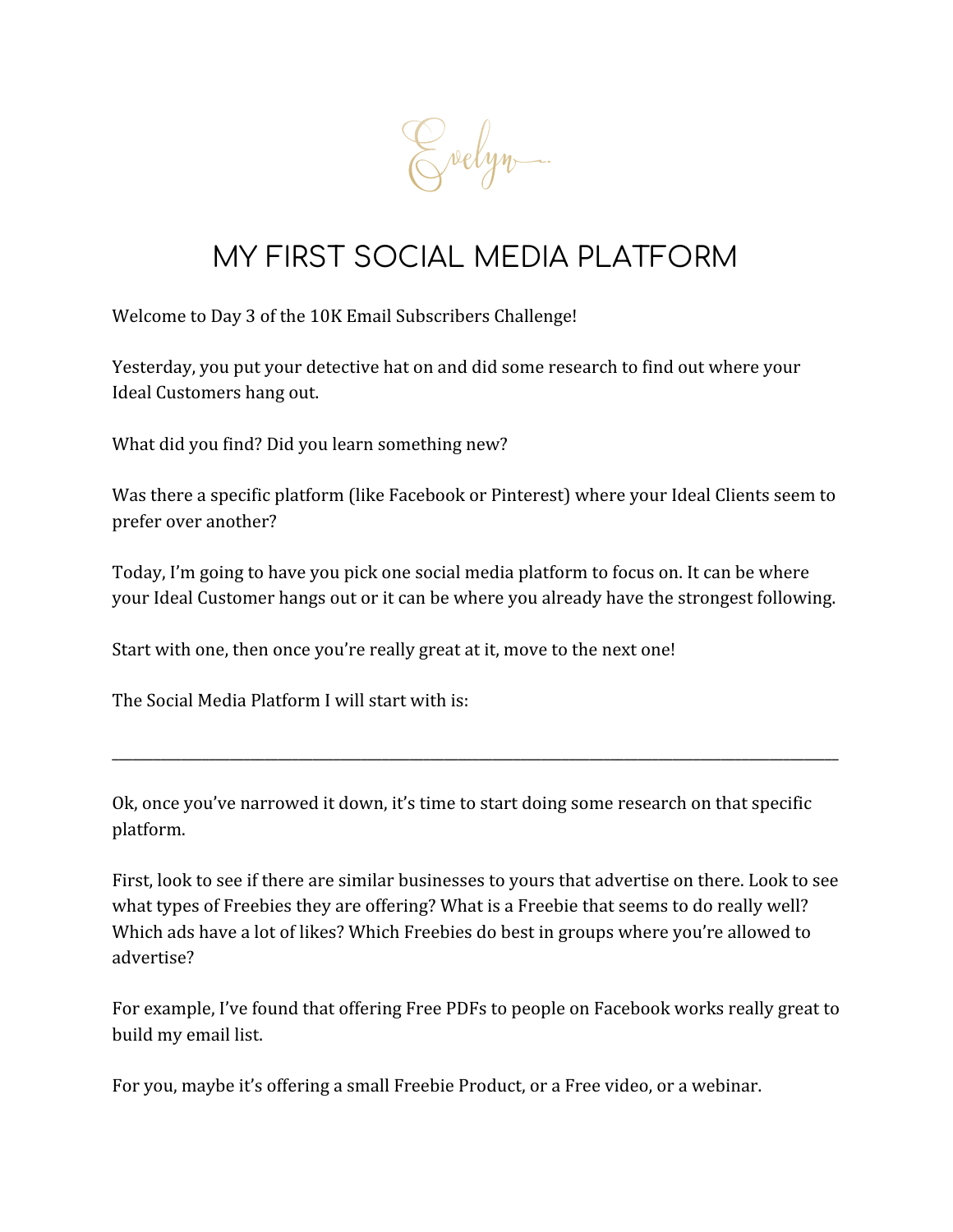A few of the Freebies that seem to do really well in my type of business:

(On Friday, we'll create our Freebie, so start to look and see what works best for your type of business, so it's important to do the research now).

Next, do some research on how you can advertise on your chosen platform. If you have a marketing budget, start to check on prices. Also, get a general snapshot on what type of ad does best. A video ad? A photo ad? An ad for a webinar?

Here is what I found about the ads that do the best:

Was there a catchy Headline?

Was there a lot of text in the body of the ad?

What was the Visual? A photo? A video?